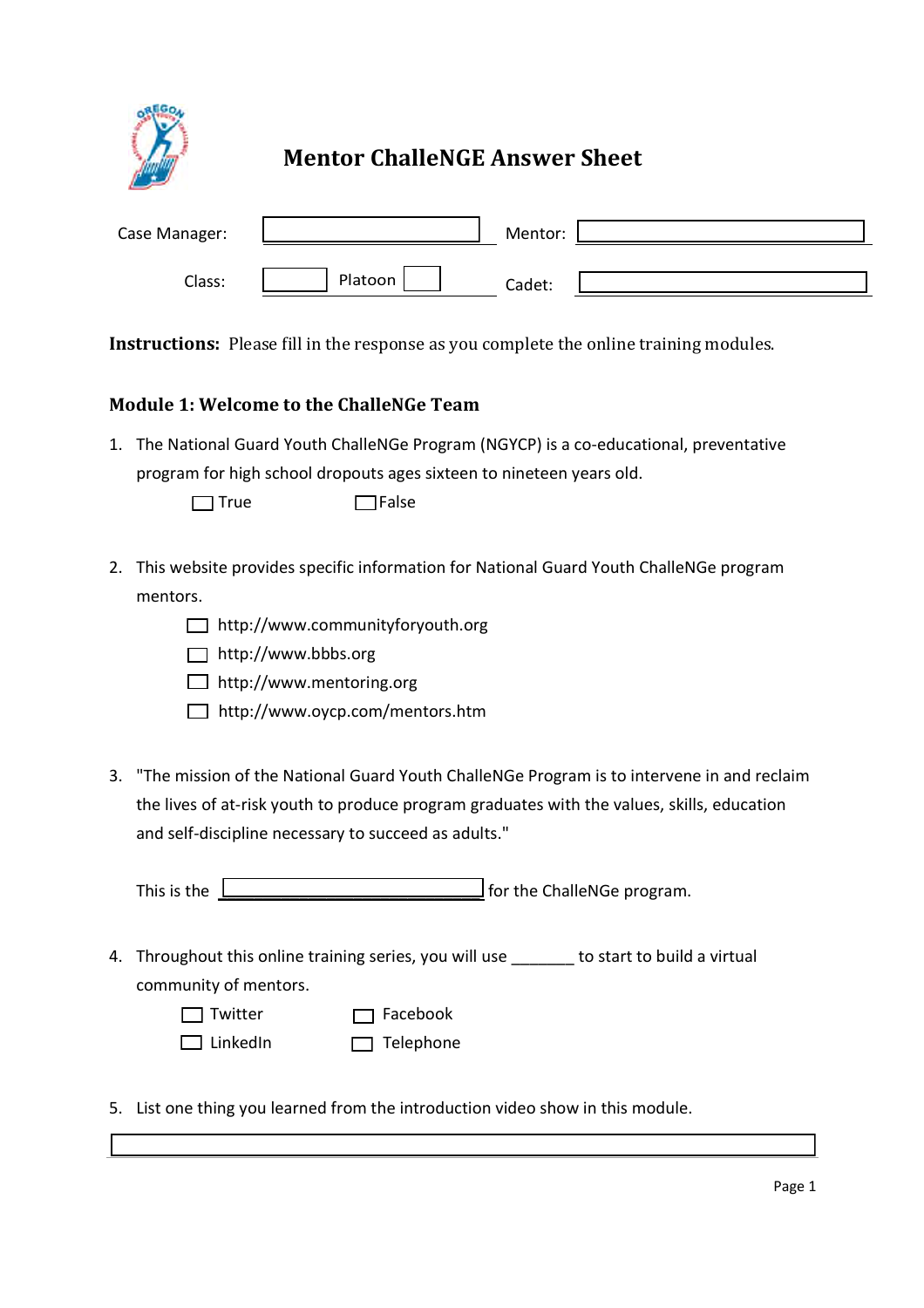### **Module 2: Overview of the ChalleNGe Program**

1. Select the eight core components addressed by all cadets in the ChalleNGe program.

| beloct the eight core components addressed by an eaders in the chancivac program.                                                                                      |
|------------------------------------------------------------------------------------------------------------------------------------------------------------------------|
| Leadership/fellowship<br>Confidence<br>Job skills<br>Poise<br>Health & Hygiene<br>Physical fitness<br>Responsible citizenship<br>Independence                          |
| Self-respect<br>Service to community                                                                                                                                   |
| Academic excellence<br>Life-coping skills                                                                                                                              |
| 2. Pick one of the eight core components and define that component in your own words. Be<br>sure to list what component you are defining.                              |
|                                                                                                                                                                        |
| 3. During the residential phase, cadets attend daily classes in support of the Academic<br>Excellence core component.<br><b>True</b><br><b>TFalse</b>                  |
| 4. One of the ways the "Job Skills" core component is accomplished is by training cadets on<br>how to give a successful job interview.<br><b>JFalse</b><br><b>True</b> |
| 5. The National Guard Youth ChalleNGe Program was piloted in this year: $19\Box$ (four digits).                                                                        |
| <b>Module 3: What is a Mentor?</b>                                                                                                                                     |
| 1. Name three of the five areas of the mentoring pyramid:<br>, and                                                                                                     |

- 2. You are talking with your cadet and you ask "How has your week been?" The response you get is "Good." Write one example of an open-ended question that you could ask your cadet to get a more in-depth response.
- 3. With active listening, if you do not understand exactly what your cadet is saying to you, try repeating back the information as you understand it. What is the process called?

| Obtair |
|--------|
| Parap  |

ning information **Self-awareness** hrasing Simulation

4. A mentor is a person or friend who guides a less experienced person by building trust and modeling positive behaviors.

 $\Box$  True  $\Box$  False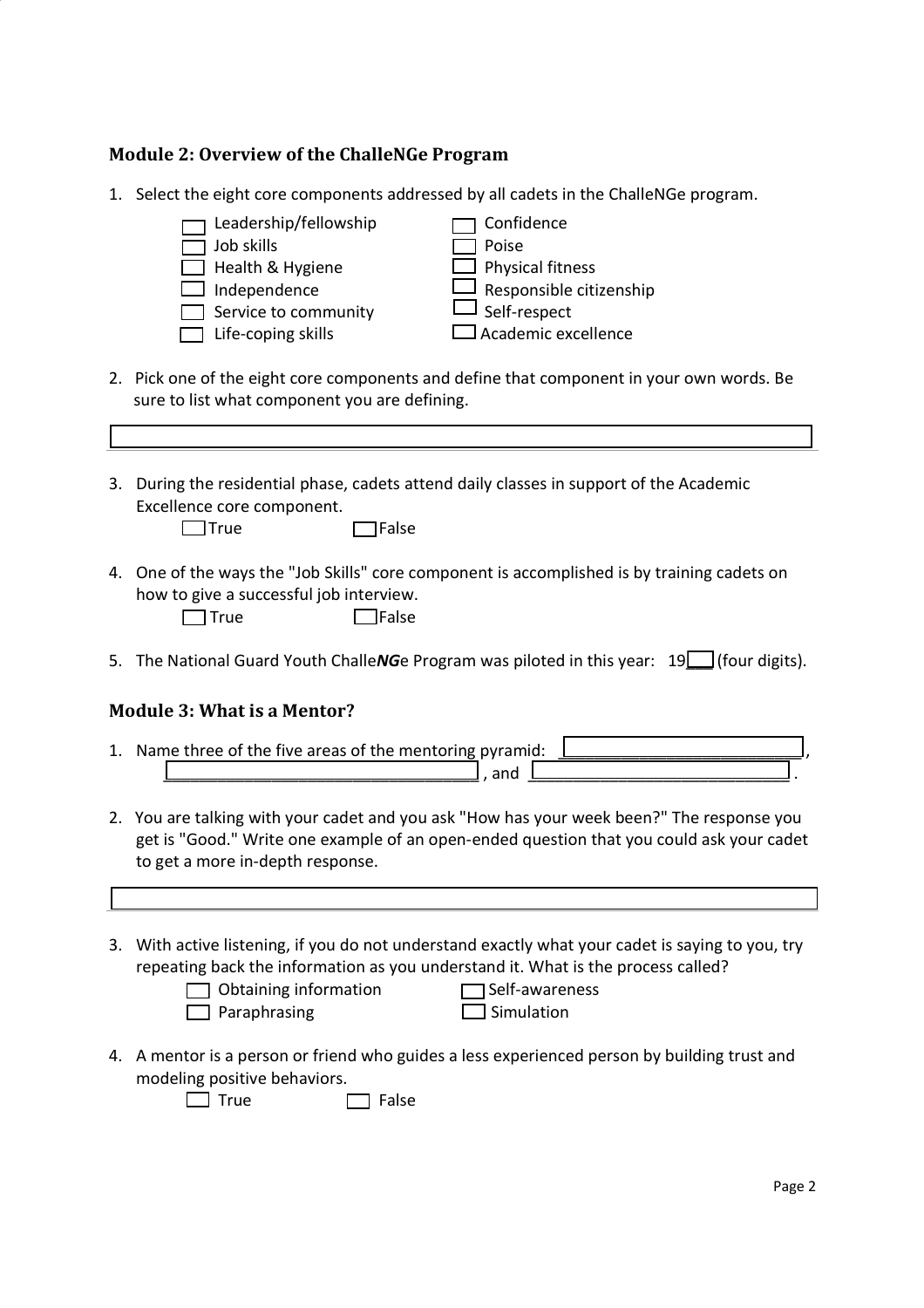# **Module 4: Characteristics of a Mentor**

|    | 1. The research has demonstrated that youth in high quality relationships improve in the<br>following areas (check all that apply):<br>Academic performance<br>Reduce the likelihood of dropping out<br>Decrease incidence of high risk behaviors-substance abuse, carrying a weapon,<br>unsafe sex and violence<br>Supports young people in their development-academic, emotional and social      |
|----|----------------------------------------------------------------------------------------------------------------------------------------------------------------------------------------------------------------------------------------------------------------------------------------------------------------------------------------------------------------------------------------------------|
|    | 2. There are many characteristics of mentors. The lesson indicates that mentors should be<br>able to reflect on their own motivations, Lease and the control of the same state of the state of the state of<br>and<br>to the relationship.                                                                                                                                                         |
|    | 3. There are many characteristics of mentors. The lesson indicates that mentors should be<br>able to identify realistic expectations about the relationship, the<br>and the same state of the state of the state of the state of the state of the state of the state of the state of the state of the state of the state of the state of the state of the state of the state of the state of the s |
|    | 4. According to the article "Getting to the Gold", goals and activities are at the heart of the<br>mentoring relationship. The key is to pay attention to the mentee's needs and                                                                                                                                                                                                                   |
|    | 5. According to the article "Mentoring Works" by Jonathan Alter, "mentoring is not the<br>solution to the problems of the next generation. _______ comes first."<br><b>J</b> Schools<br>$\Box$ Extra-curricular activities<br>$\Box$ Training $\Box$ Parenting                                                                                                                                     |
|    | <b>Module 5: The Case Manager</b>                                                                                                                                                                                                                                                                                                                                                                  |
|    | 1. Case management refers to the "oversight practices employed by a program that lead to<br>active mentor matches and successful cadet placement" within which phase of the<br>ChalleNGe program?<br>Pre-Challenge<br>Challenge<br>Residential<br>Post-Residential                                                                                                                                 |
| 2. | <u>________</u> refer to situations in which mentors and mentees are<br>fulfilling their contact requirements and meeting monthly reporting requirements.                                                                                                                                                                                                                                          |
|    | 3. According to the "Key Points" section of this module, one of the most important roles of the<br>case manager is to be a cadet [11] .<br>Cheerleader<br>Representative<br>Guidance Counselor<br>$\Box$ Advocate                                                                                                                                                                                  |
|    | 4. Some of the duties of the case manager include (check all that apply):<br>Maintaining monthly communication with mentors<br>Monitoring and recording mentoring activities and contacts<br>Recording cadets' placement activities<br>Maintaining and reporting on contact with cadets who are active duty military                                                                               |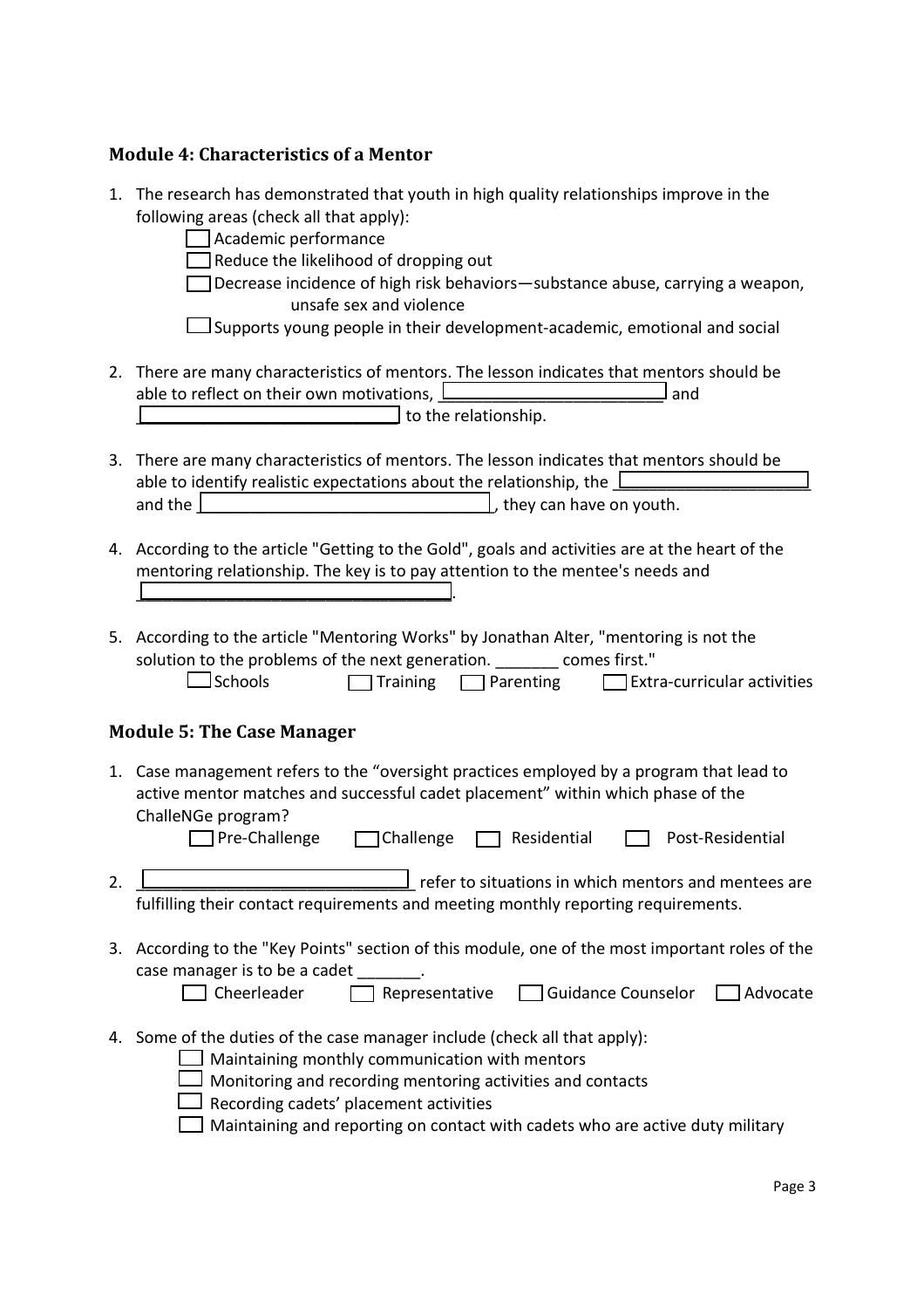| 5. Your mentoring |  | will outline your reporting requirements. |
|-------------------|--|-------------------------------------------|

## **Module 6: Qualities and Needs of Adolescents and At-Risk Youth**

| 1. | addresses the youth need to be                                                                                                                                                                                                                                                                    |
|----|---------------------------------------------------------------------------------------------------------------------------------------------------------------------------------------------------------------------------------------------------------------------------------------------------|
|    | good at something, rather than stay caught in a cycle of failure.                                                                                                                                                                                                                                 |
| 2. | This module lists the needs of adolescent youth.<br>is<br>the need to be accepted and loved by others, rather than be alienated from them. Youth<br>seek to gain the acceptance, attention, and affection of others.                                                                              |
| 3. | This need of youth addresses the need to gain control of one's destiny, rather than be at the<br>mercy of others.<br>Independence<br>Belonging<br>Master<br>Generosity                                                                                                                            |
|    | 4. Generosity is the need to give to others, rather than to be always receiving.<br>]True<br>False                                                                                                                                                                                                |
|    | 5. Summarize one of the things you learned about adolescent youth and the role of mentors<br>from watching the video in this module.                                                                                                                                                              |
|    |                                                                                                                                                                                                                                                                                                   |
|    | <b>Module 7: Relationship Building</b>                                                                                                                                                                                                                                                            |
|    | 1. Successful early stages of the relationship-Forming and Norming-are crucial to the long-<br>term effectiveness of the match and the achievement of ChalleNGe goals. This is why the<br>months of the mentoring relationship are important and need a lot of attention.<br>first<br>1<br>2<br>3 |
| 2. | The stages of a relationship include forming, norming, storming, performing, and mourning/<br>morning. The stages listed are always sequential.<br>False<br>True                                                                                                                                  |

3. During this phase the primary role of the mentor is to participate in mentor training and to help the cadet prepare their Post-Residential Action Plan (P-RAP).

| $\Box$ Pre-ChalleNGe    | $\Box$ Residential   |
|-------------------------|----------------------|
| $\Box$ Post-Residential | $\Box$ None of these |

- 4. During this phase the mentor "matching ceremony" happens.
	- Pre-ChalleNGe Residential
	- Post-Residential None of these
-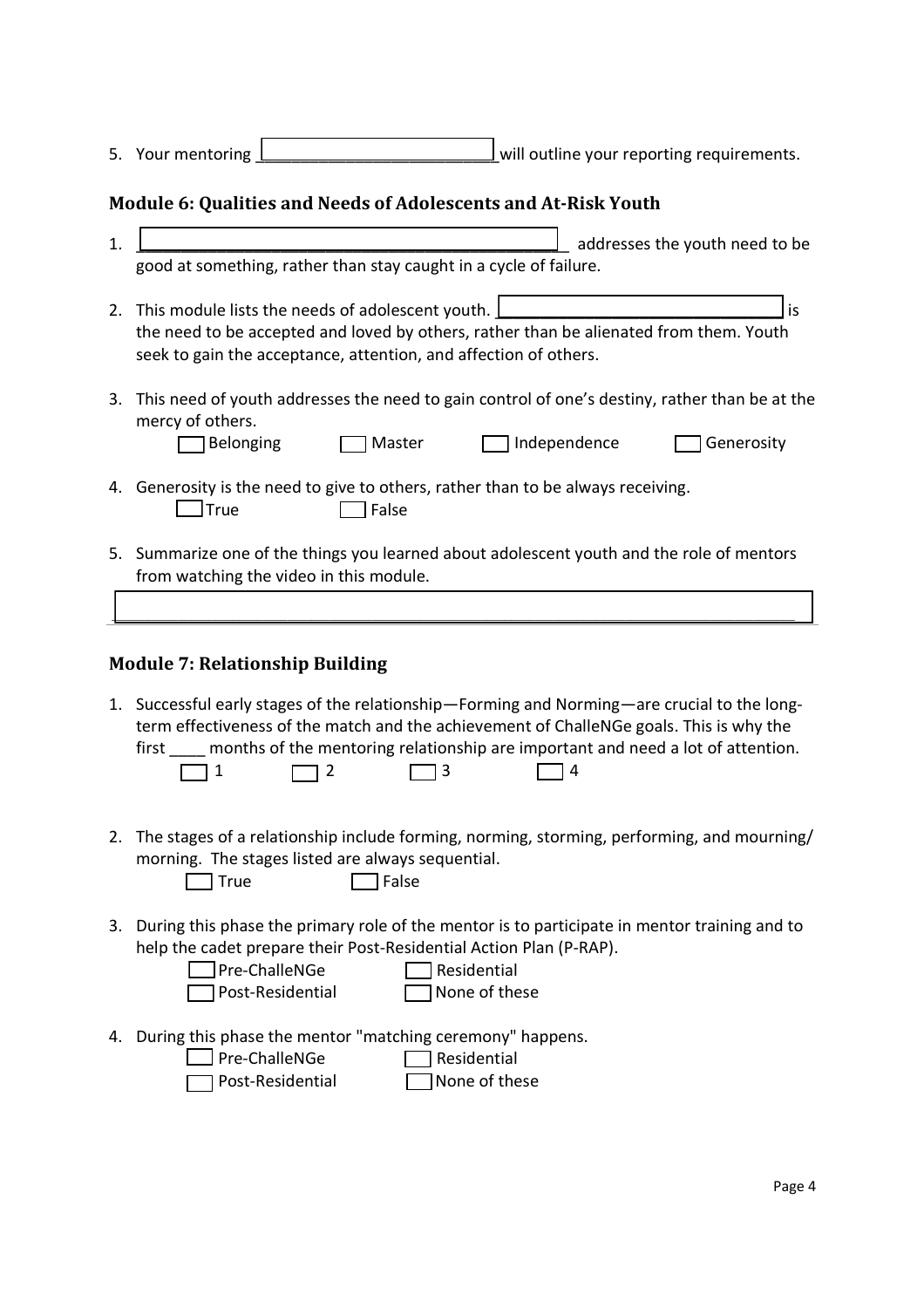5. List one thing you will do with your cadet in the forming phase of relationship development.

### **Module 8: Expectations and the Mentoring Relationship**

1. This module addresses some challenges and possible solutions for common mentor relationship issues. One issue is a mentor needing career guidance. Check all the possible things presented in the presentation that a mentor can do to work on this challenge with cadet.

 $\Box$  Ask about interests  $\Box$  Expose to new opportunities  $\Box$  Share experiences  $\Box$  Search Google for jobs

2. This module addresses some challenges and possible solutions for common mentor relationship issues. One issue is a mentor feeling overwhelmed. Check all the possible things presented in the presentation that a mentor can do to work on this challenge with cadet.

Friends don't "fix" Set limits

 $\Box$  Ask for feedback  $\Box$  Take a stress management course

3. This module addresses some challenges and possible solutions for common mentor relationship issues. One issue is the mentee falls out of contact. Check all the possible things presented in the presentation that a mentor can do to work on this challenge with cadet.

| $\Box$ Don't take it personally $\Box$ Focus on fun |                     |
|-----------------------------------------------------|---------------------|
| $\Box$ Be persistent                                | $\Box$ Take a break |

| ıally | $\Box$ Focus on fun |
|-------|---------------------|
|       | $\Box$ Take a break |

4. This module addresses some challenges and possible solutions for common mentor relationship issues. One issue is a mentee talks to you about risky behaviors. Check all the possible things presented in the presentation that a mentor can do to work on this challenge with cadet.

 $\Box$  Tell the parent  $\Box$  Ask questions

 $\Box$  Hold your opinion  $\Box$  Keep his confidence

5. This module addresses some challenges and possible solutions for common mentor relationship issues. One issue is a mentee tests you. Check all the possible things presented in the presentation that a mentor can do to work on this challenge with cadet.

 $\Box$  Cool down  $\Box$  Set clear boundaries

 $\Box$  Tell the parents  $\Box$  Reaffirm your commitment

## **Module 9: Introduction to P-RAP**

1. The Post-Residential Action Plan is a tool that supports the process of goal development and action planning for the Residential and Post-Residential Phases. Within ChalleNGe this plan is commonly called and abbreviated to this:  $\Box$